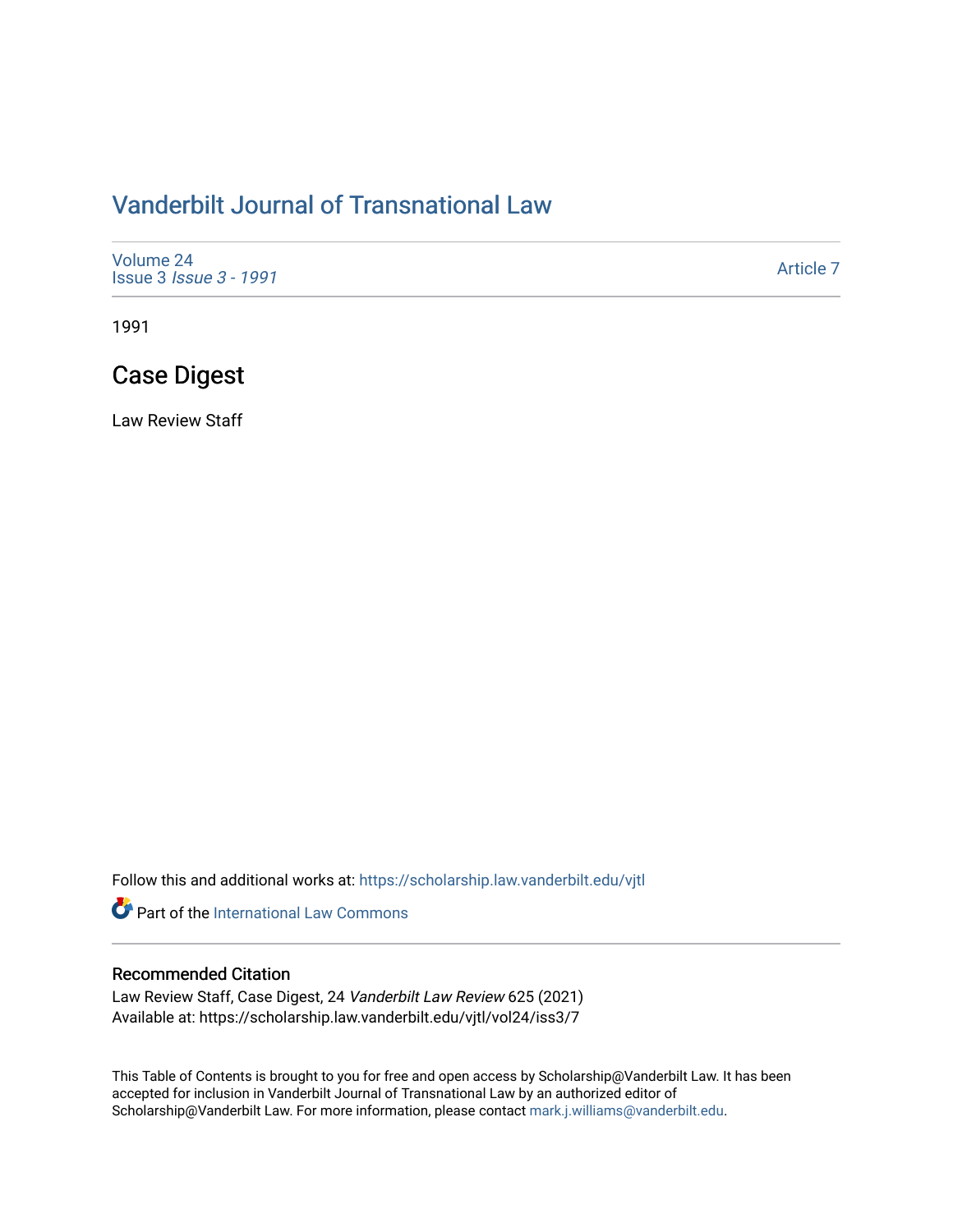### **CASE DIGEST**

This **CASE** DIGEST provides brief analyses of cases that represent current aspects of international law. The Digest includes cases establishing legal principles, as well as those applying established legal principles to new factual situations. The cases are grouped in topical categories, and references are given for further research.

#### **TABLE OF CONTENTS**

| III. AIR CARRIER LIABILITY 630 |  |
|--------------------------------|--|

#### I. **SOVEREIGN** IMMUNITY

THE DETENTION **AND** TORTURE OF **A UNITED STATES CITIZEN** BY **FOREIGN GOVERNMENT DURING** THE **COURSE** OF **HIS** JOB, **RE-CRUITED AND** HIRED IN THE **UNITED STATES** TO **SERVE** As A FOR-EIGN **GOVERNMENT** EMPLOYEE, CONSTITUTES ACTION **BASED UPON** COMMERCIAL ACTIVITY CARRIED **ON** IN THE **UNITED** STATES BY **A FOREIGN STATE FOR** WHICH THE FOREIGN **GOVERNMENT** IS NOT **IM-MUNE UNDER** THE **FOREIGN SOVEREIGN** IMMUNITY **ACT,** *Nelson v. Saudi Arabia,* 923 F.2d 1528 (11th Cir. 1991).

In 1983, Scott Nelson started work as a monitoring systems engineer for the King Faisal Specialist Hospital (Hospital) in Riyadh, Saudi Arabia. Hospital Corporation of America (HCA), an independent corporation under contract to recruit employees for the Hospital, conducted the recruitment. After an interview in Saudi Arabia, Nelson returned to Miami, Florida, entered into an employment contract in November 1983 and commenced working at the Hospital the following month. Nelson alleged that in the course of performing his duties under his employment contract with the Hospital, agents of the Saudi government detained and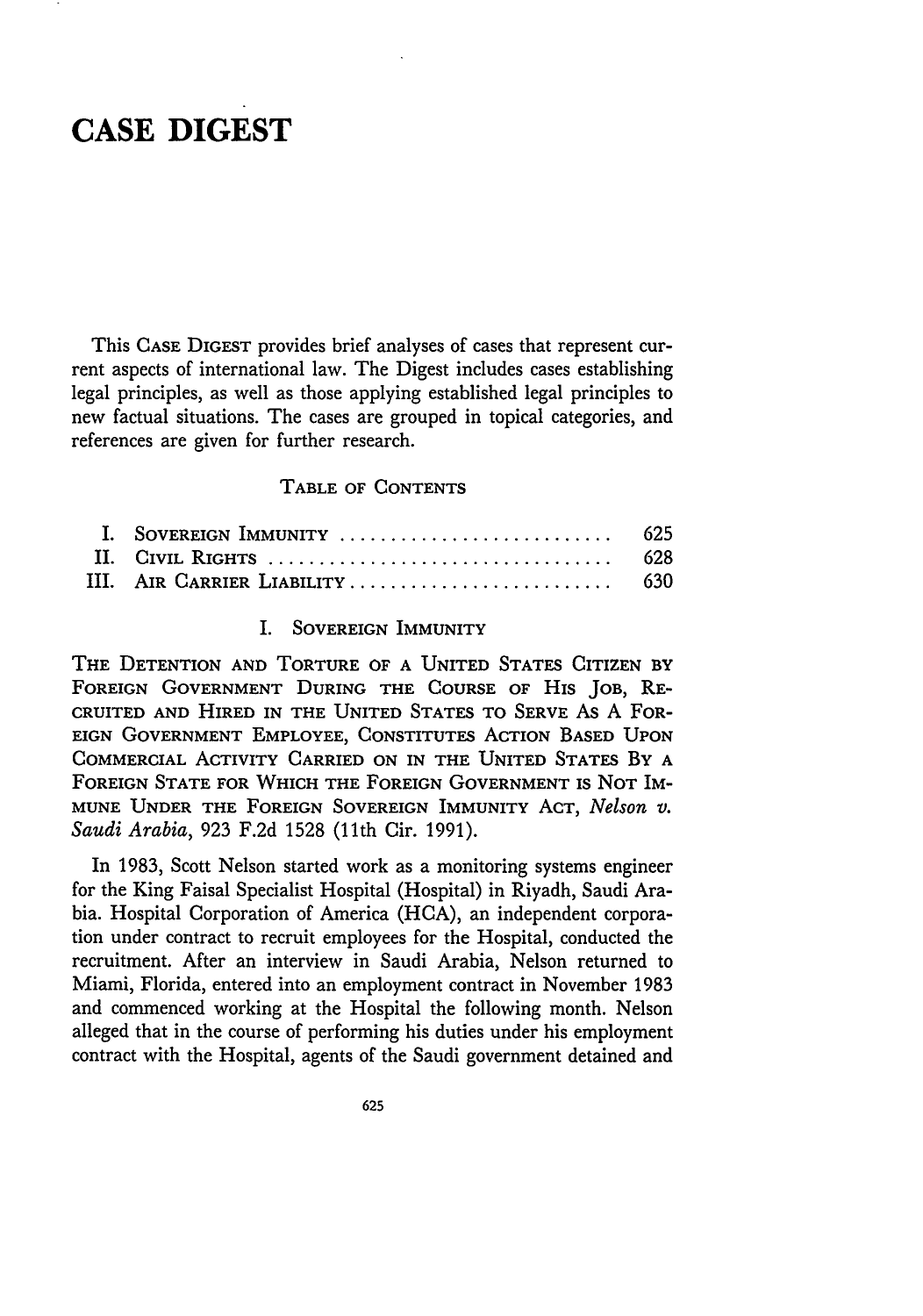tortured him in Saudi Arabia in retaliation for reporting safety violations at the Hospital. He further alleged that, during his detention, officials of the Saudi government sexually assaulted his wife.

Nelson and his wife, Vivian, brought suit against Saudi Arabia, the Hospital, and Royspec, a corporation owned and controlled by the government of Saudi Arabia. The plaintiffs sought compensatory and punitive damages under sixteen counts and asserted subject matter jurisdiction under the Foreign Sovereign Immunity Act of 1976 (FSIA). Saudi Arabia moved to dismiss for lack of subject matter jurisdiction. The district court granted defendant's motion to dismiss and concluded that Nelson's claims were not based upon the commercial activities of Saudi Arabia in the United States. It reasoned that the link between the recruitment activities and the defendants failed to establish substantial contact with the United States within the meaning of Title 28 United States Code section 1603(e). Additionally, the district court could find no nexus between these activities and Nelson's complaint.

The United States Court of Appeals for the Eleventh Circuit *Held: Reversed.* Nelson's recruitment and hiring in the United States was part of a process having substantial contact with the United States because the recruitment was conducted by HCA, an agent of Saudi Arabia, in the United States.

The court distinguished *Arango v. Guzman Travel Advisors Corp.,* 621 F.2d 1371 (5th Cir. 1980), in which the Fifth Circuit dismissed the appeal, because, under Rule 54(b) of the Federal Rules of Civil Procedure, the order granting the defendant's motion to dismiss was not a final order. According to the appeals court in *Arango,* the district court would have had subject matter jurisdiction over these claims under section 1605(a)(2). Furthermore, unlike the situation in *Arango,* the defendant's actions resulted from and were attributable directly to the plaintiff's employment.

The court also distinguished *Gregorian v. Izvestia,* 871 F.2d 1515 (9th Cir.), *cert. denied,* 110 **S.** Ct. 237 (1989), in which a Soviet newspaper published an article to enable agencies of the Soviet government to avoid their contractual obligations to the plaintiff. The court rejected plaintiff's contention that the libel was commercial activity because the activities at issue were essentially public and governmental in nature. The activities alleged in the present case, on the other hand, were clearly commercial in nature because they were so intertwined with Nelson's employment at the Hospital that they were based upon his recruitment in the United States.

The holding in the instant case was not based upon the act of state doctrine, but on the interpretation and application of the FSIA. *Signifi-*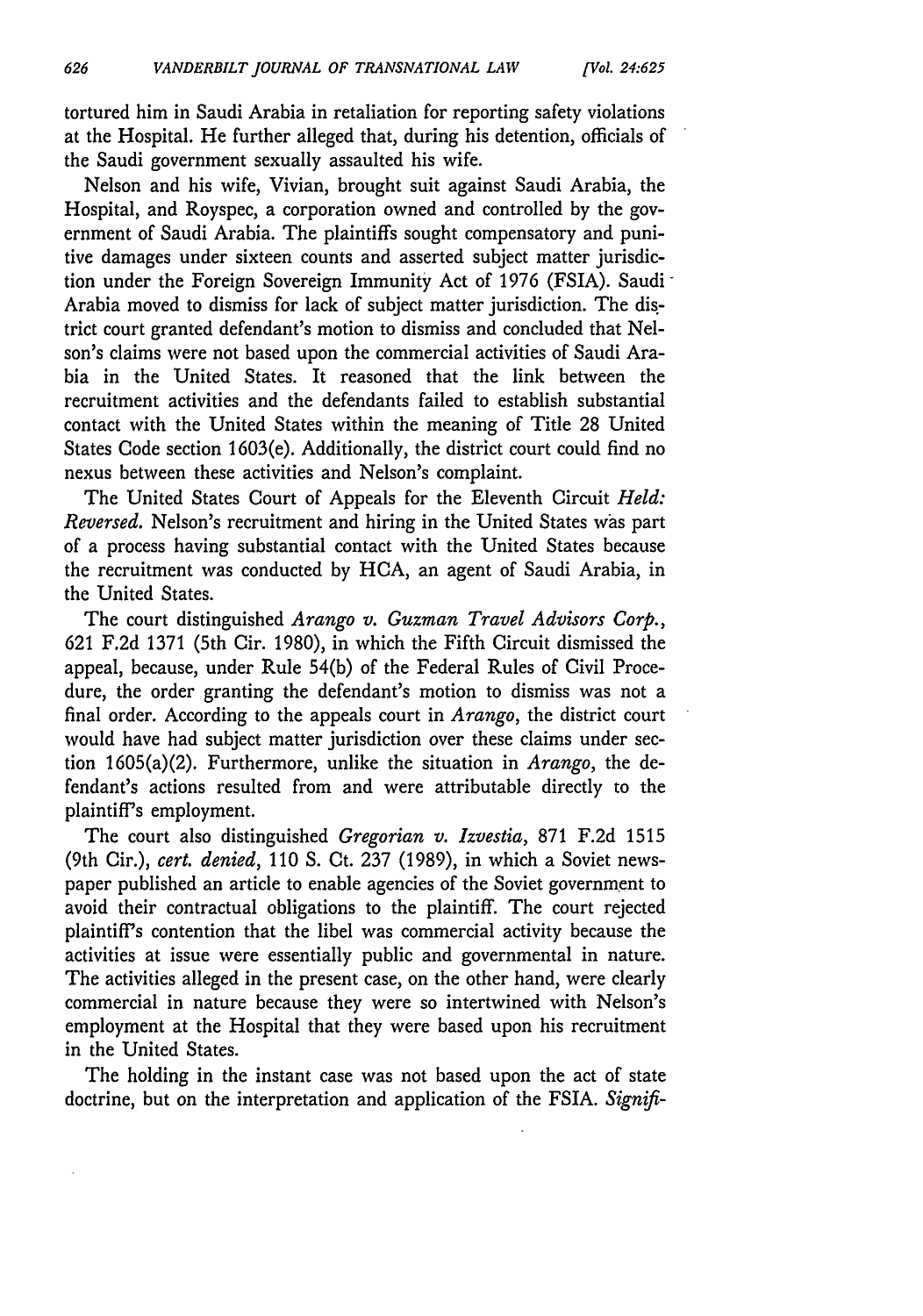cance-The Eleventh Circuit has expanded the interpretation of the commercial activity exception of the FSIA to include police activities by foreign governments in their own state that are intertwined with commercial activities in the United States.

INTRODUCTION **OF NEGOTIABLE** PROMISSORY **NOTES** INTO **THE UNITED STATES BY FOREIGN STATES FOR PURPOSES OF RAISING CAP-**ITAL **CONSTITUTES** COMMERCIAL ACTIVITY HAVING SUBSTANTIAL **CONTACT** WITH THE **UNITED** STATES **BARRING** THE **FOREIGN STATE'S** RIGHT TO SOVEREIGN **IMMUNITY,** *Shapiro v. Republic of Bolivia,* 930 F.2d 1013 (2nd Cir. 1991).

In September 1981, International Promotion and Ventures, Ltd. (IPVL), a Delaware Corporation with its principal place of business in New York, entered into a contract with the Bolivian Air Force. Under the contract, IPVL agreed to sell Bolivia a number of fighter jets and related equipment and services in exchange for negotiable promissory notes guaranteed by the Central Bank of Bolivia. In December 1981, pursuant to the contract, Bolivia issued a series of negotiable promissory notes (Notes), numbered **1** through 40, with a face value of nearly eighty-one million dollars. Notes 11 through 40 were issued to IPVL. IPVL received some of these Notes in Bolivia, while others, including Note 12, were sent directly to the United States. Because the United States State Department refused to issue the necessary transfer license, however, the aircrafts remained undelivered. Bolivia brought suit in the Southern District of New York against IPVL, its sole shareholder, and its president, Bernard L. Tractman. By June 1986, however, both defendants had filed petitions for bankruptcy. Consequently, the bankruptcy court denied Bolivia's application to recover the outstanding Notes.

In December 1986, plaintiff David Shapiro filed this action against Bolivia, the Bolivian Air Force, and the Central Bank of Bolivia, to recover the face value of Note 12, which he allegedly possessed. Shapiro was a citizen of the United States who resided primarily in Hong Kong, but who also maintained a residence in New York City. Before discovery, defendants-appellees, who denied any knowledge regarding how Shapiro had acquired Note 12, moved to dismiss the complaint on the grounds that the district court lacked subject matter and personal jurisdiction and on the ground of forum non conveniens. The district court granted the motion to dismiss and held that appellees had neither waived their immunity pursuant to Title 28 United States Code section 1605(a)(1) by initiating the previous proceedings, nor engaged in the commercial activity carried on in the United States that would subject them to jurisdiction under section 1605(a)(2).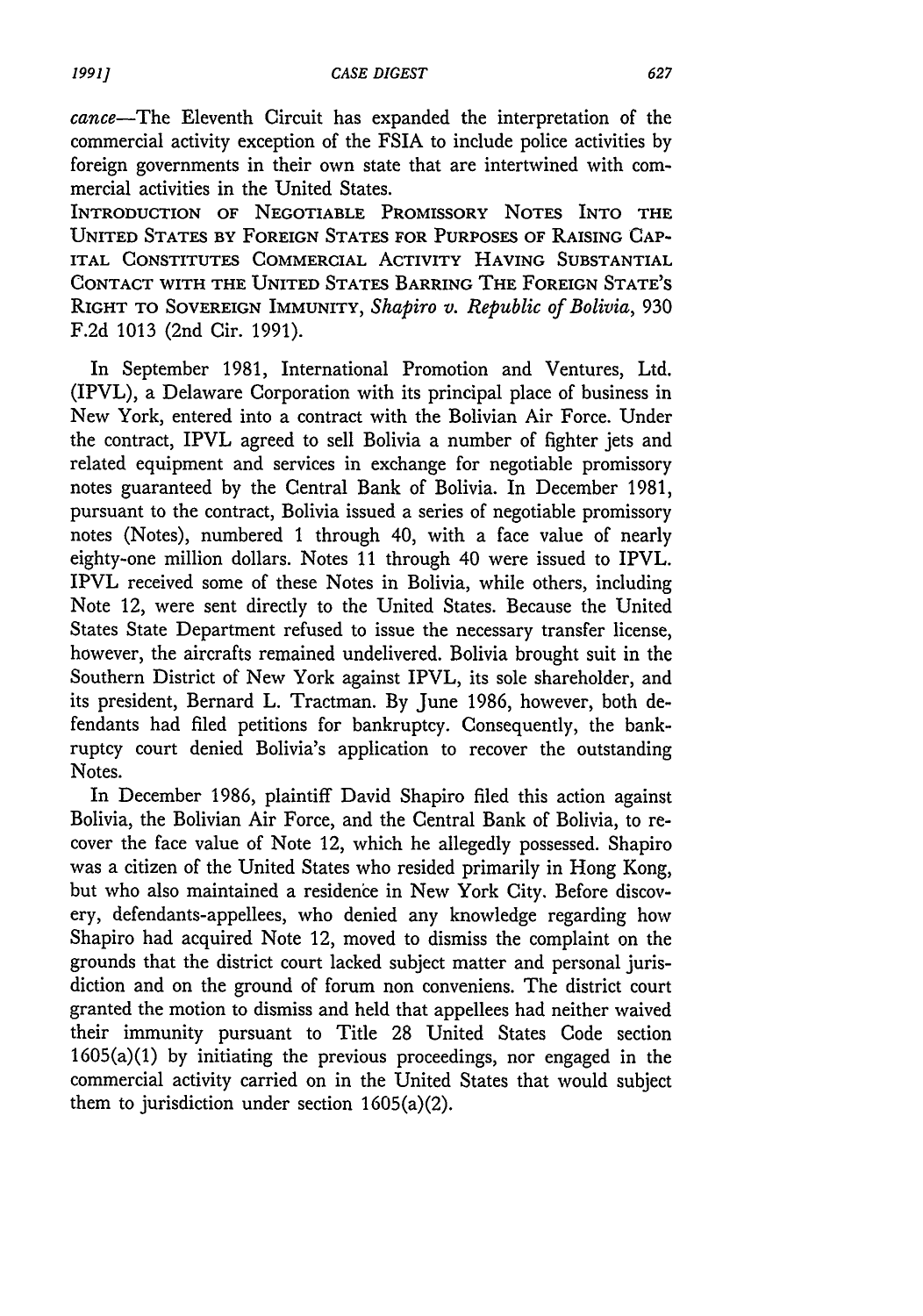The United States Court of Appeals for the Second Circuit *Held: Reversed.* While the appellees did not waive their sovereign immunity pursuant to section  $1605(a)(1)$ , they have carried on commercial activity sufficiently related to the United States to subject them to jurisdiction under section 1605(a)(2).

Because Shapiro's claim was for payment of Note 12, the overall activity giving rise to his claim was the issuance of the Notes to IPVL. The activity in question was clearly the issuance of negotiable promissory notes later brought into the United States for the purpose of raising capital. The issuance of public debt is a commercial activity within the meaning of section 1605(a)(2). The court found the substantial contact standard of due process satisfied in the present case by appellees' commercial activities. Accordingly, the court found the commercial activity exception of the FSIA satisfied.

The instant court cited *Texas Trading & Milling Corp. v. Nigeria,* 647 F.2d 300 (2d Cir. 1981), *cert. denied,* 454 U.S. 1148 (1982), as authority for equating personal jurisdiction over foreign states to subject matter jurisdiction plus valid service of process. Additionally, the court could find no unusual inconvenience to appellees in litigating this matter in the United States. According to the court, satisfaction of the substantial contact requirement and the strong United States interest in capital transactions by foreign sovereigns conducted through United States intermediaries justifies the exercise of personal jurisdiction in the United States under section 1330(b). *Significance-The* Second Circuit helped solidify judicial interpretation of the "commercial transaction" and "substantial contact" clauses relating to the FSIA.

#### II. CIVIL RIGHTS

TITLE VII DoES **NOT APPLY** EXTRATERRITORIALLY TO **REGULATE EMPLOYMENT** PRACTICES **OF UNITED** STATES EMPLOYERS WHO EM-PLOY **UNITED STATES** CITIZENS ABROAD, *E.E.O.C. v. Arabian American Oil Co.,* 111 **S.** Ct. 1227 (1991).

The Petitioner, Boureslan, a naturalized citizen of the United States born in Lebanon and working in Saudi Arabia, was discharged by his employer, respondent Arabian American Oil Company, a Delaware corporation. Boureslan initially filed a charge against the respondent and its subsidiary Aramco Service company with petitioner Equal Employment Opportunity Commission (EEOC). He later instituted this action in the district court, seeking relief under Title VII of the 1964 Civil Rights Act for discrimination based on race, religion, and national origin. The district court granted respondents' motion to dismiss for lack of subject mat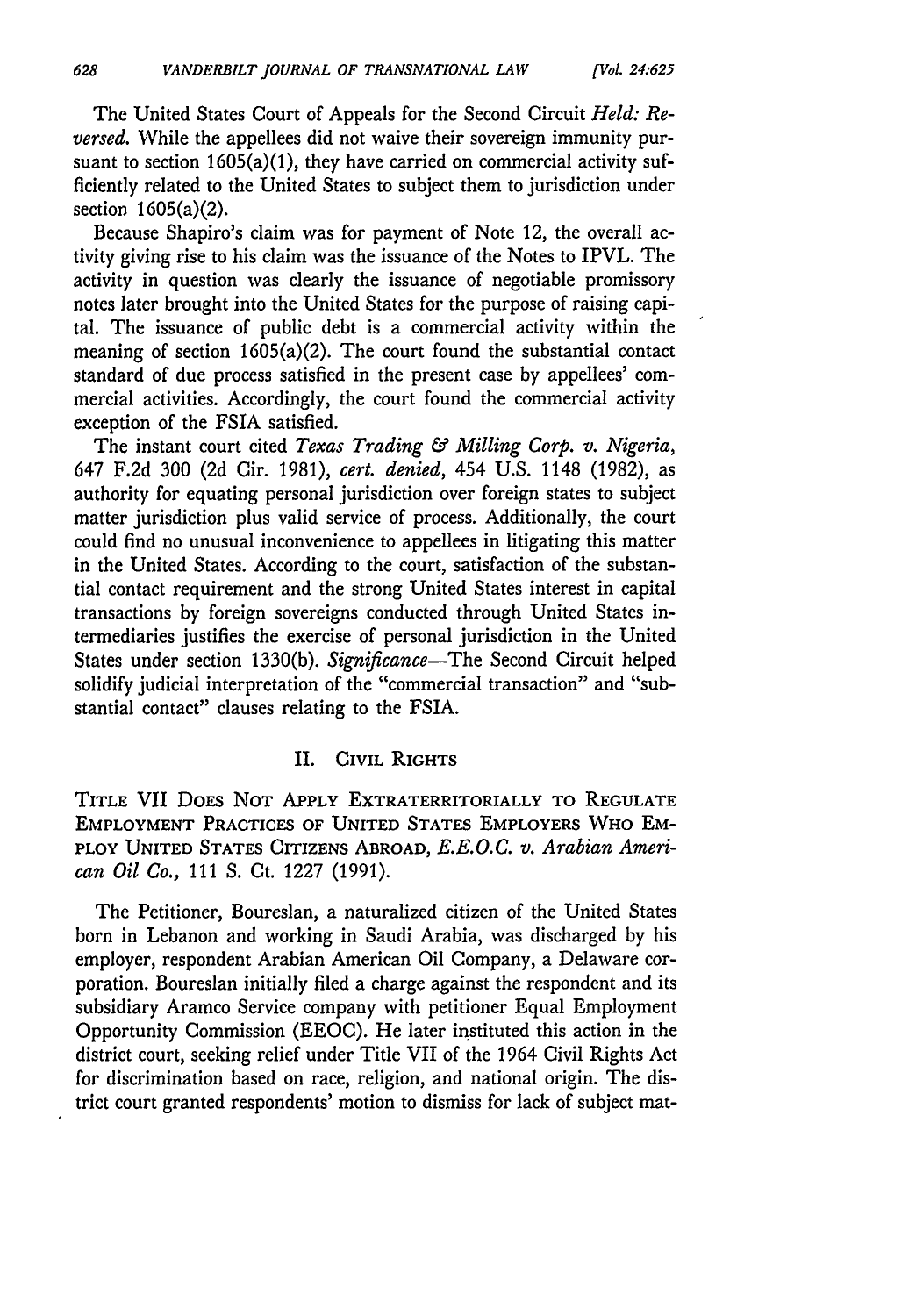ter jurisdiction on the grounds that Title VII's protection does not extend to United States citizens employed abroad by United States employers. On appeal, a panel for the Fifth Circuit affirmed.

After granting both parties' petitions for certiorari, the Supreme Court of the United States *Held: Affirmed.* Title VII does not apply extraterritorially to regulate employment practices of United States employers who hire United States citizens abroad. The Court upheld as a longstanding United States tradition the principle that, unless contrary intent exists, congressional legislation applies only within the territorial jurisdiction of the United States. The Court refused to apply to Title VII the broad jurisdictional language usually extended to acts regulating commerce.

Petitioners argued unsuccessfully that Title VII's "alien exemption" clause-which renders the statute inapplicable to an employer with respect to the employment of aliens outside any State-clearly manifests the necessary congressional intent to cover employers of United States citizens working abroad. Petitioners cited as authority for this assertion *Espinoza v. Farah Mfg. Co.,* 414 U.S. 86 (1973). The Court responded that if petitioners' argument were correct, there would be no statutory basis for distinguishing United States employers from their foreign counterparts. The Court fortified its position by citing factors that suggested a purely domestic focus for Title VII, including congressional intent not to interfere with the sovereignty and laws of foreign states. It also cited the lack of provisions addressing conflicts of law that inevitably arises from legislation that extended abroad.

The Court similarly refused to defer to the EEOC's position that Title VII should be applied abroad because the interpretation presented was neither contemporaneous with Title VII's enactment, nor consistent with an earlier, contrary position taken by the EEOC closer to the date the statute came into law. The Court was unwilling, absent clear evidence of congressional intent, to prescribe a policy that would raise difficult international legal questions by imposing employment discrimination policies of this state upon United States corporations operating abroad. Finally, the Court pointed to the numerous occasions on which Congress extended legislation extraterritorially. This, in the Court's view, was clear evidence of congressional awareness of the need to use clear language in this area.

In his dissenting opinion, Justice Marshall recognized as a canon of construction the need to apply congressional acts only within the territorial jurisdiction of the United States unless a contrary intent is apparent in the legislation. He refused, however, to accept this canon as a clear statement of the law, the application of which would relieve courts of the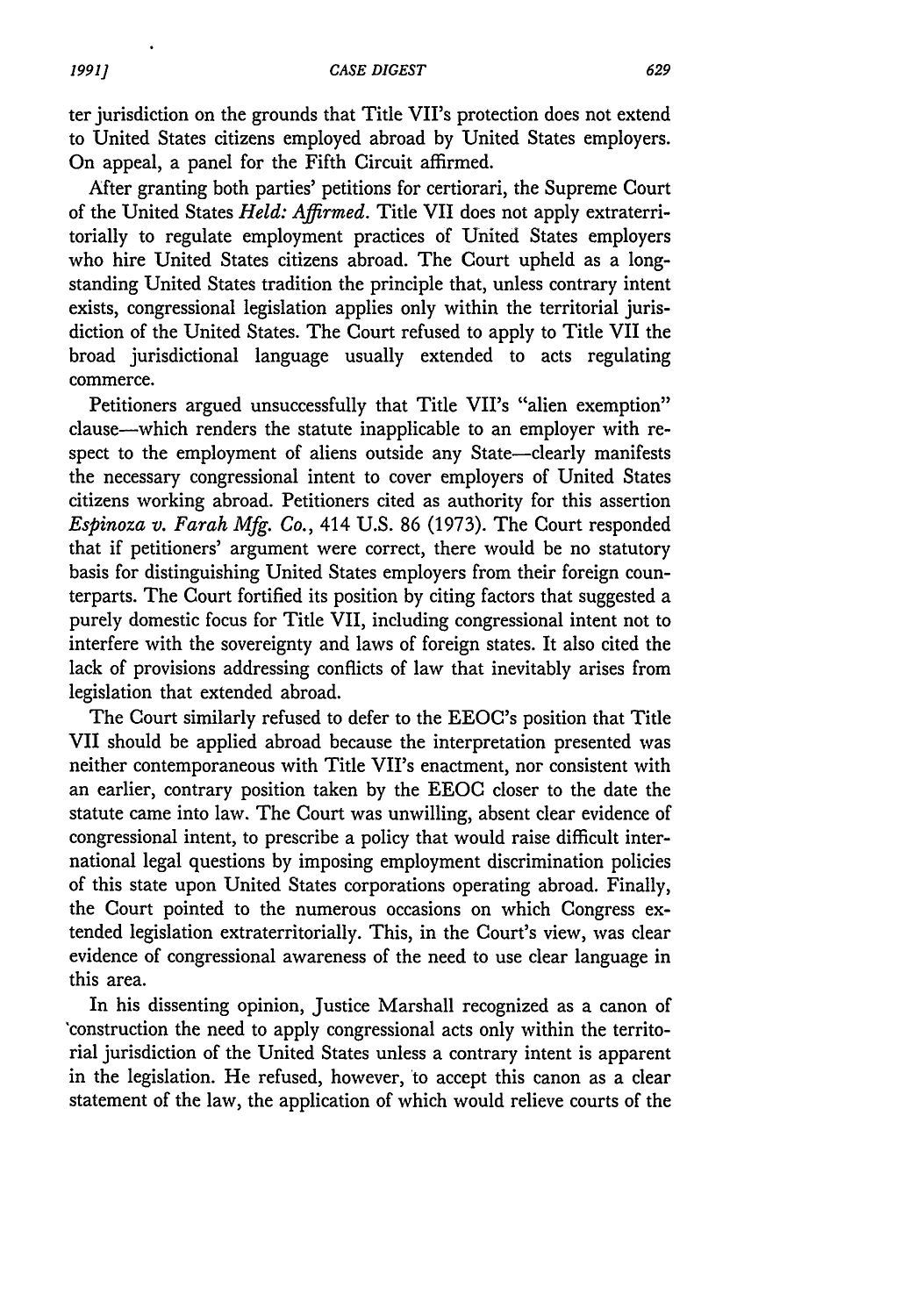duty to apply all available evidence of legislative intent. Justice Marshall rejected the arguments presented by the majority regarding the "alien exemption" clause. In his view, the history of the clause suggests congressional intent to apply Title VII extraterritorially. Furthermore, the "alien exemption" clause is an example of congressional concern for the issue of conflicts of law.

*Significance-This* case permits United States corporations to deal with United States citizens employed abroad without concern for the constraints of Title VII.

#### III. AIR CARRIER LIABILITY

**PUNITIVE** DAMAGES **NOT** RECOVERABLE IN ACTIONS **GOVERNED BY** WARSAW **CONVENTION FOR** AIR CARRIER'S WILLFUL **MISCONDUCT,** *In re Air Disaster At Lockerbie, Scotland,* 928 F.2d 1267 (2d Cir. 1991).

Two parallel cases involving similar factual conditions and a single legal question reached the Court of Appeals for the Second Circuit. The first dealt with the crash of Pan Am Flight 103 over Lockerbie, Scotland. The second dealt with a hijacking in Karachi, Pakistan. In both cases, the surviving relatives and personal representatives of those who died sued Pan American World Airways, Inc. (Pan Am), two of its subsidiaries, and its parent corporation. All parties agreed that the Warsaw Convention (the Convention) and the Montreal Accord governed the cases. In both cases, Pan Am moved for partial summary judgment on the punitive claims, asserting that the Warsaw Convention barred the recovery of punitive damages. In the Lockerbie case, the district court granted partial summary judgment and dismissed the punitive damages claims. *Rein v. Pan American World Airways, Inc.,* 733 F. Supp. 547 (E.D.N.Y. 1989). In the Karachi case, the district court denied Pan Am's motion for partial summary judgment. *Joshi v. Pan American World Airways, Inc.,* 729 F. Supp. 17 (S.D.N.Y. 1990).

Both cases reached the Court of Appeals for the Second Circuit, in which the court *Held: Affirmed Lockerbie Case and reversed Karachi Case.* Because the purposes for the Warsaw Convention are inconsistent with an award of punitive damages, this remedy is not recoverable in actions governed by the Warsaw Convention.

The court initially concluded that the Warsaw Convention pre-empts state causes of action because state laws differ substantially as to the nature and use of punitive damages. Therefore, the award of punitive damages would result in great confusion and would destroy any hope of uniformity in applying the Convention. The court cited *Boehringer-*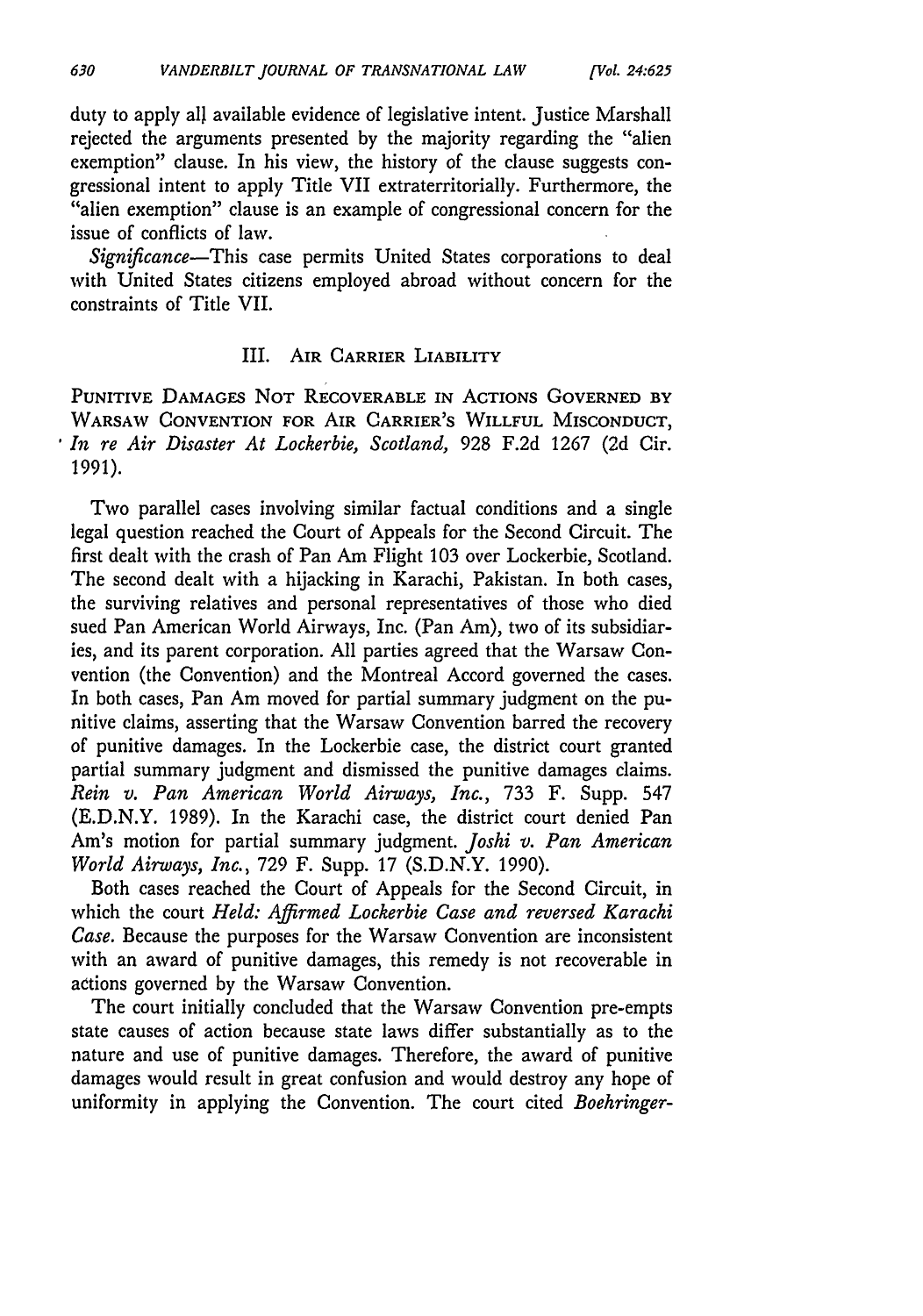*Manheim Diagnostics, Inc. v. Pan American World Airways, Inc.,* 737 F.2d 456 (5th Cir.), *cert. denied,* 469 U.S. 1186 (1985), as authority establishing the exclusivity of causes of action arising under the Convention. Similarly, the court alluded to *In re Air Crash Disaster at Gander, Newfoundland on Dec. 12, 1985,* 684 F. Supp. 927 (W.D. Ky. 1987), in which the district court held that "state law claims for punitive damages are pre-empted by the Convention to the extent that they would prevent the application of the Convention's limitations."

The court then discussed its interpretation of article 17 of the Convention, using the laws of the states instrumental in drafting the Convention to support its interpretation of that article. In all the examples cited, the court noted the lack or rarity of punitive damages awarded for purposes of punishing the defendants. Based on the context in which the article was written, the law of the contracting parties, subsequent interpretations, and the historical translations, the court concluded that article 17 has limited the liability of air carriers to recovery of compensatory damages only.

The court agreed that the Convention leaves the measures of damages to the internal law of parties to the Convention. None of the authorities cited by the plaintiffs, however, seem to have considered whether the type of compensatory damages left to local law could include punitive damages. According to the court, the drafting history of article 24 indicates that the article focused primarily on issues of descent and distribution. The court found no evidence that the drafters intended to allow a contracting party to impose punitive damages.

With regard to willful misconduct and the application of article 25, the court still could find no evidence to support the distribution of punitive damages, even after eliminating the liability limit in article 17. Since civil law would not view article 17 as a limit on liability, it was unreasonable, in the court's view, to impose a purely common law notion on a Convention drafted primarily by civil lawyers. Finally, the court noted several policy considerations, including: (i) the need to maintain uniformity in application and interpretation of the Convention; (ii) the need to preserve carriers' ability to insure against losses; and (iii) the need to reduce the number of cases litigated and the amount of time needed to award damages in the remaining cases. *Significance-The* Court of Appeals seems to have resolved in favor of the air carriers an apparent split in the district courts regarding whether punitive damages may be recovered under the Warsaw Convention.